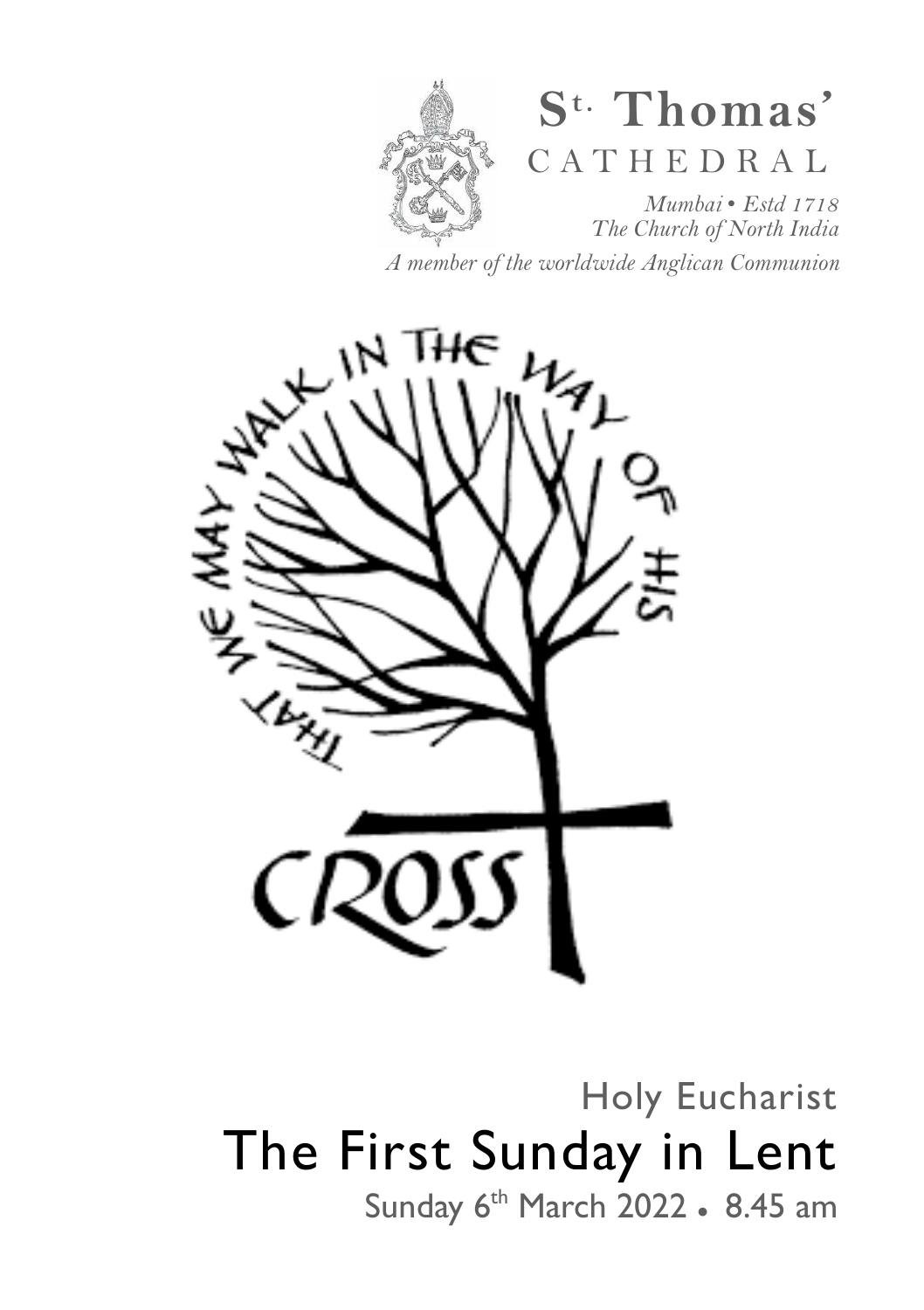### **Welcome to St Thomas' Cathedral for this service**

### *The Gift of Lent*

Lent begins with a necessary reminder: *you are dust and to dust you shall return*.

In Ash Wednesday, we speak these difficult words so that we might resist the influential fictions that our daily lives impress upon us. The fiction that we are in control. That we can fix ourselves. That we were designed first and foremost to love and care for ourselves.

Jesus tells us that the Law and the Prophets can be distilled into these two commands: *Love God* and *Love Your Neighbour.* Throughout history, the story of humanity has been an insistent turning *away* from these invitations and toward ourselves. What seems at first an awful loss — *remember that you are dust* — becomes a gift. Lent offers us the gift of our mortality. The gift of our limitation. We are invited to find the end of ourselves and, in so doing, to find the endlessness of Christ. Lent turns us inside-out for the sake of others.

Lent invites you into a life of inside-out generosity. As we journey through the wilderness to Jerusalem let us learn how giving is at the very heart of the gospel.

*Follow the readings and the Order of Service for the Lord's Supper in The Book of Common Prayer (refer page numbers)*.

*The hymns can be found in the English Hymnal*.

The congregation is asked to join in all text printed in **bold**.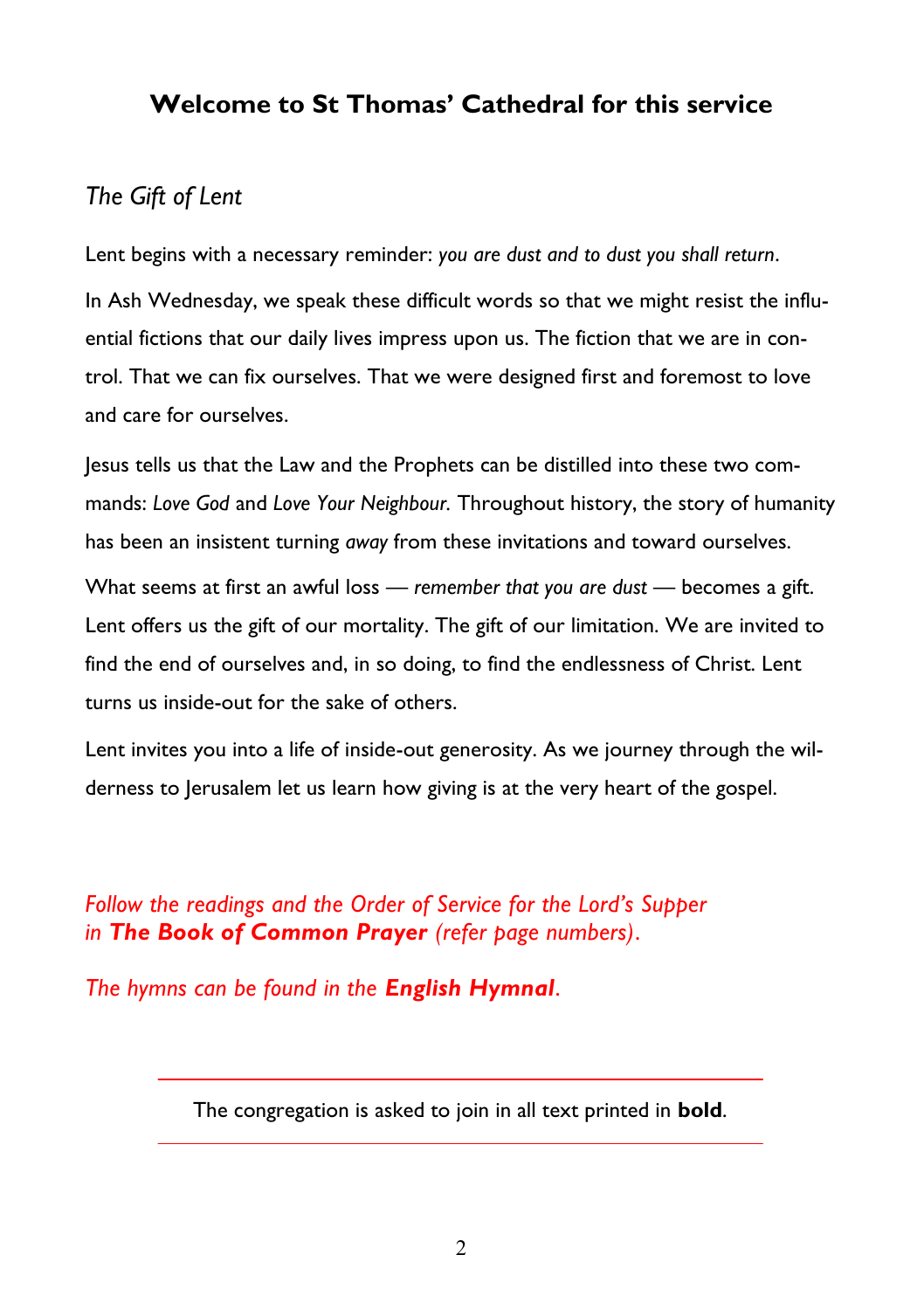## Order of Service

## The Gathering

### Voluntary

'Aus der tiefe rufe ich' C. P. E. Bach (1714 - 1788) *(Out of the depths I call, Lord, to You.)* 

Welcome

*All keep silence and prepare for worship.* 

*All STAND* 

 The Trisagion *All sing* 

### **Holy God, holy and strong, holy and immortal, have mercy upon us.**

Call to Worship

*All* **We begin to journey with Jesus facing our own weaknesses and temptations.** **seeking the Spirit as our guide and companion along the way.** 

*All join in singing the hymn at the procession.* 

Hymn at the Procession | *# 73* 

**Forty days and forty nights Tune: AUS DER TIEFE**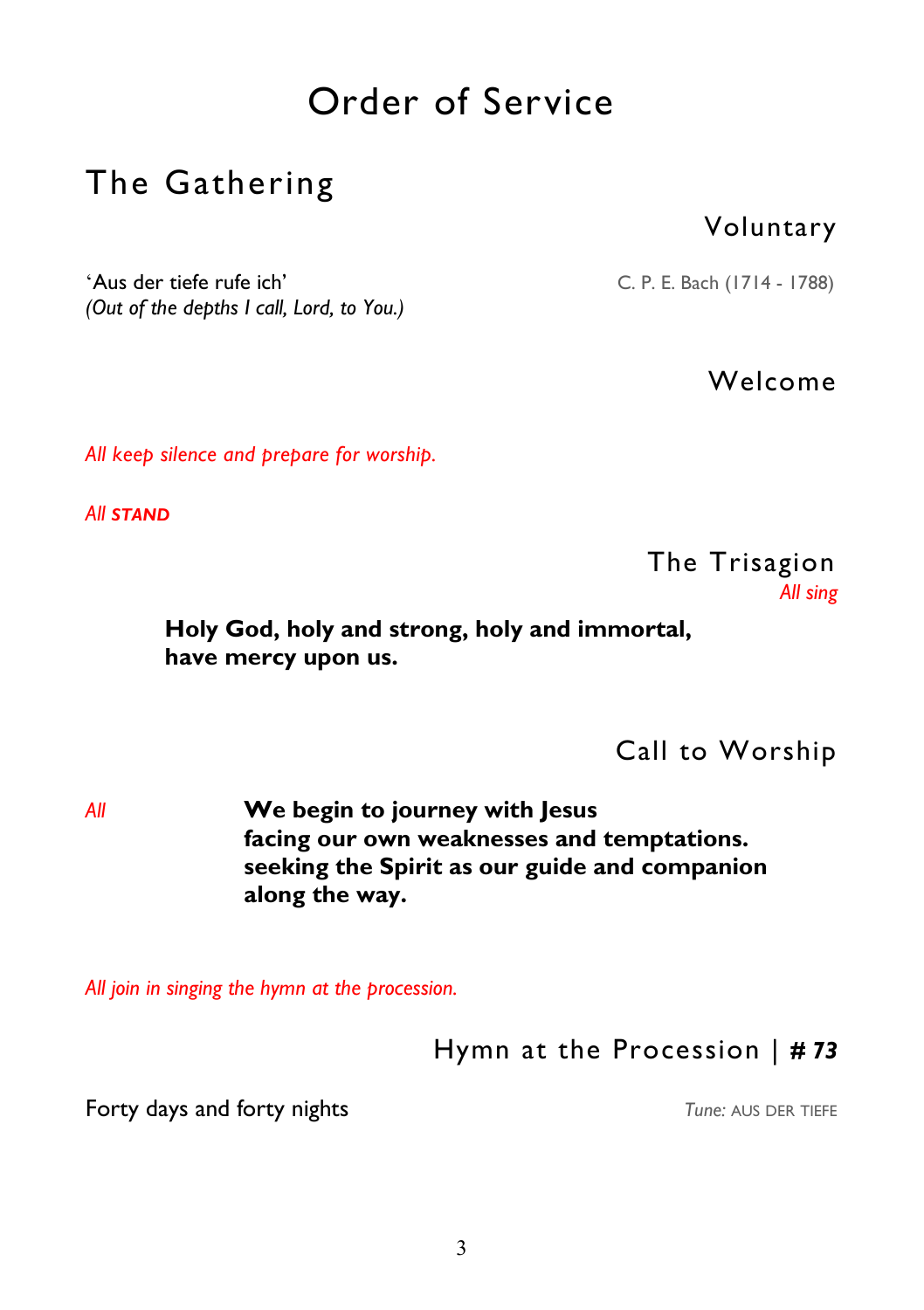## Prayers of Penitence & Absolution

#### *The presbyter invites the people to confess their sins.*

The sacrifice of God is a broken spirit; a broken and contrite heart God will not despise. Let us come to the Lord, who is full of compassion, and acknowledge our transgressions in penitence and faith.

#### *Silence.*

**Almighty God, our heavenly Father, we have sinned against you and against our neighbour in thought and word and deed, through negligence, through weakness, through our own deliberate fault. We are truly sorry and repent of all our sins. For the sake of your Son Jesus Christ, who died for us, forgive us all that is past and grant that we may serve you in newness of life to the glory of your name. Amen.** 

#### *All sing.*

| Kyrie eleison.   | Lord, have mercy upon us    |
|------------------|-----------------------------|
| Christe eleison. | Christ, have mercy upon us. |
| Kyrie eleison.   | Lord, have mercy upon us    |

From the liturgy of the Russian Orthodox Church

*Presbyter* Almighty God, who forgives all who truly repent, have mercy upon you, pardon and deliver you from all your sins, confirm and strengthen you in all goodness, and keep you in life eternal; through Jesus Christ our Lord. *All* **Amen.**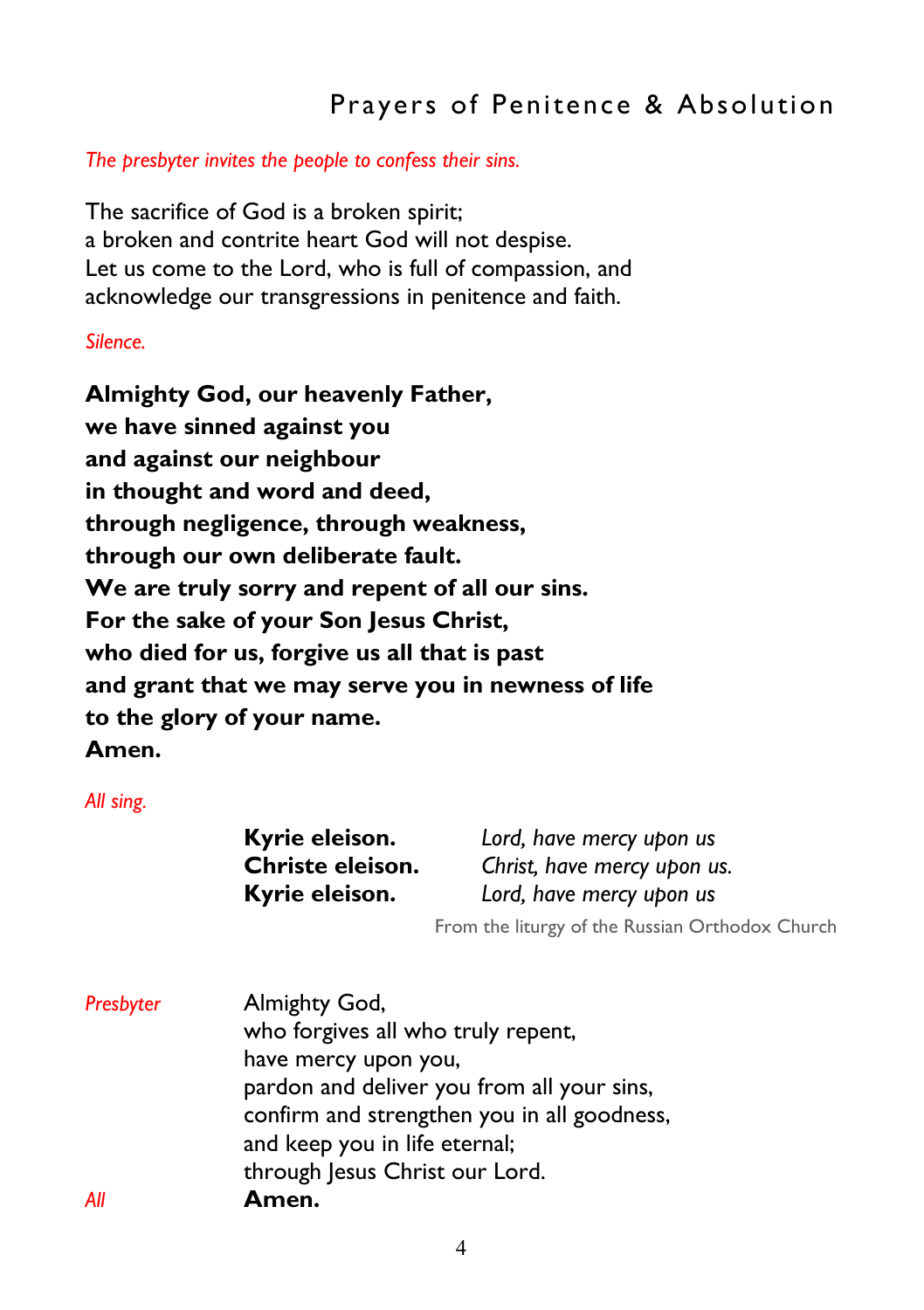## The Liturgy of the Word

The Collects for the Day | *Page 447 & Page 445* 

*Read by the Presbyter* 

### Old Testament Reading | *Page 448*

A reading from the Book of Genesis 3. 1 - 6

*At the conclusion of the reading:* 

This is the word of the Lord. *All* **Thanks be to God***.* 

#### Psalm

*Sung by the cantors to a chant by Felton* 

Psalm 91 verses 1, 2 , 9 - 16 ● *Qui habitat* 

 WHOSO dwelleth under the defence of the most High : shall abide under the shadow of the Almighty.

- $2$  I will say unto the Lord, Thou art my hope, and my strong hold : my God, in him will I trust.
- $9$  For thou, Lord, art my hope : thou hast set thine house of defence very high.
- <sup>10</sup> There shall no evil happen unto thee : neither shall any plague come nigh thy dwelling.
- $11$  For he shall give his angels charge over thee : to keep thee in all thy ways.
- $12$  They shall bear thee in their hands : that thou hurt not thy foot against a stone.
- <sup>13</sup> Thou shalt go upon the lion and adder : the young lion and the dragon shalt thou tread under thy feet.
- $14$  Because he hath set his love upon me, therefore will I deliver him : I will set him up, because he hath known my Name.
- <sup>15</sup> He shall call upon me, and I will hear him : yea, I am with him in trouble; I will deliver him, and bring him to honour.
- <sup>16</sup> With long life will I satisfy him : and shew him my salvation.

| All STAND. | Glory be to the Father, and to the Son,                |
|------------|--------------------------------------------------------|
|            | and to the Holy Ghost;                                 |
|            | as it was in the beginning, is now, and ever shall be: |
|            | world without end. Amen.                               |

*Please be SEATED.*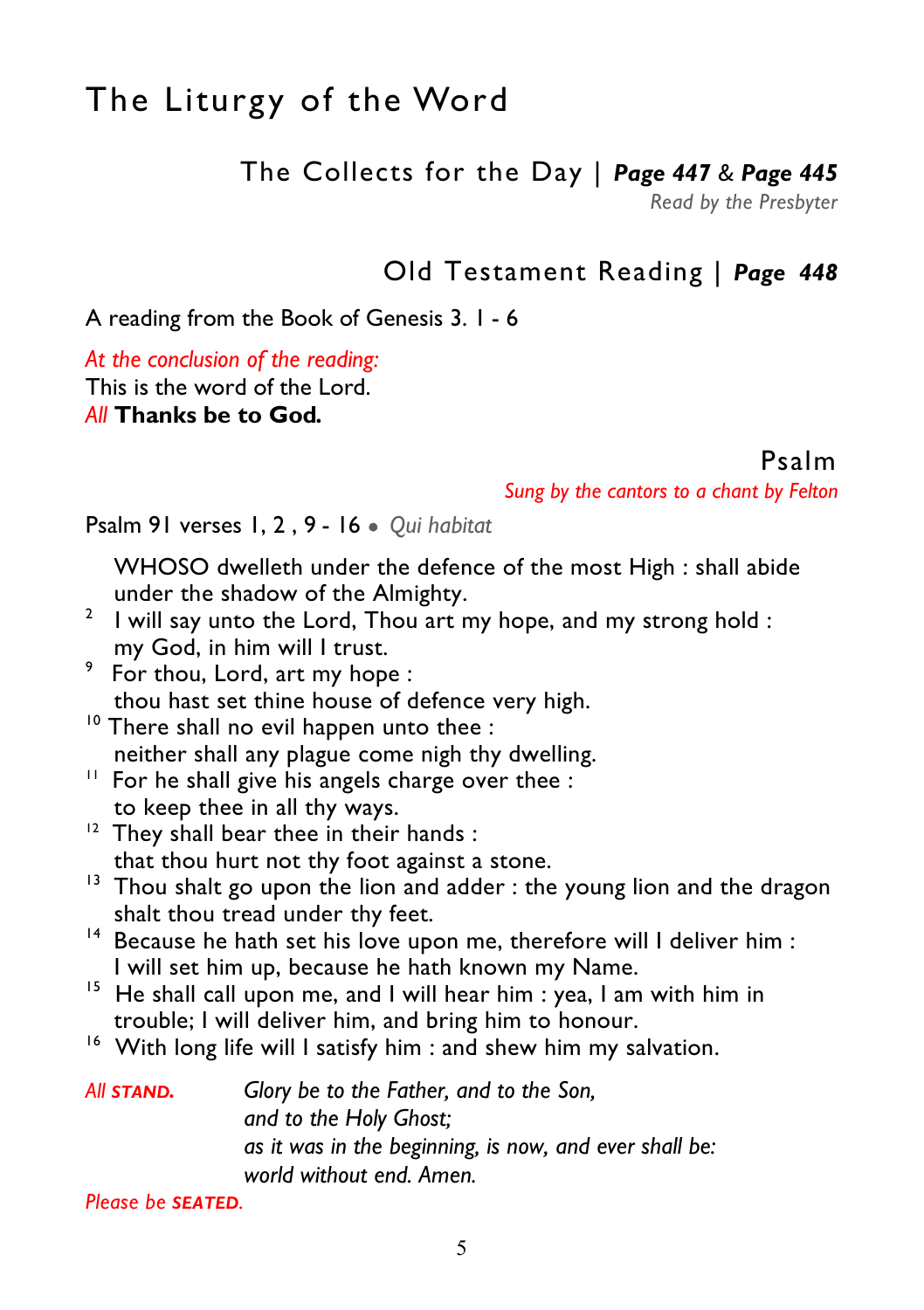The Epistle | *Page 448* 

A reading from the second letter of Paul to the Corinthians 6. 1 - 10

*At the conclusion of the reading:*  This is the word of the Lord. *All* **Thanks be to God***.* 

*All STAND and join in singing the gradual hymn.* 

Gradual Hymn | *# 369* 

Be thou my Guardian and my Guide *Tune: ABRIDGE* 

### The Gospel of Christ | *Page 449*

*All* **Praise to you Lord Jesus Christ King of endless glory.**  One does not live on bread alone, but on every word that comes forth from the mouth of God.

*The Gospeller* The Lord be with you *All* **and also with you.**  Hear the Gospel of our Lord Jesus Christ according to St. Matthew 4. 1 - 11

#### *All* **Glory be to Thee, O Lord.**

#### *At the end of the Gospel:*

| <b>The Gospeller</b> | This is the Gospel of Jesus Christ.                                                                           |  |  |  |
|----------------------|---------------------------------------------------------------------------------------------------------------|--|--|--|
| All                  | Praise be to Thee, O Christ.                                                                                  |  |  |  |
| All sing             | In the Cross, in the Cross<br>be my glory ever,<br>till my ransomed soul shall find<br>rest beyond the river. |  |  |  |

*Words:* Frances Crosby (1820 - 1915) *Tune:* NEAR THE CROSS

William Doane (1832 - 1915)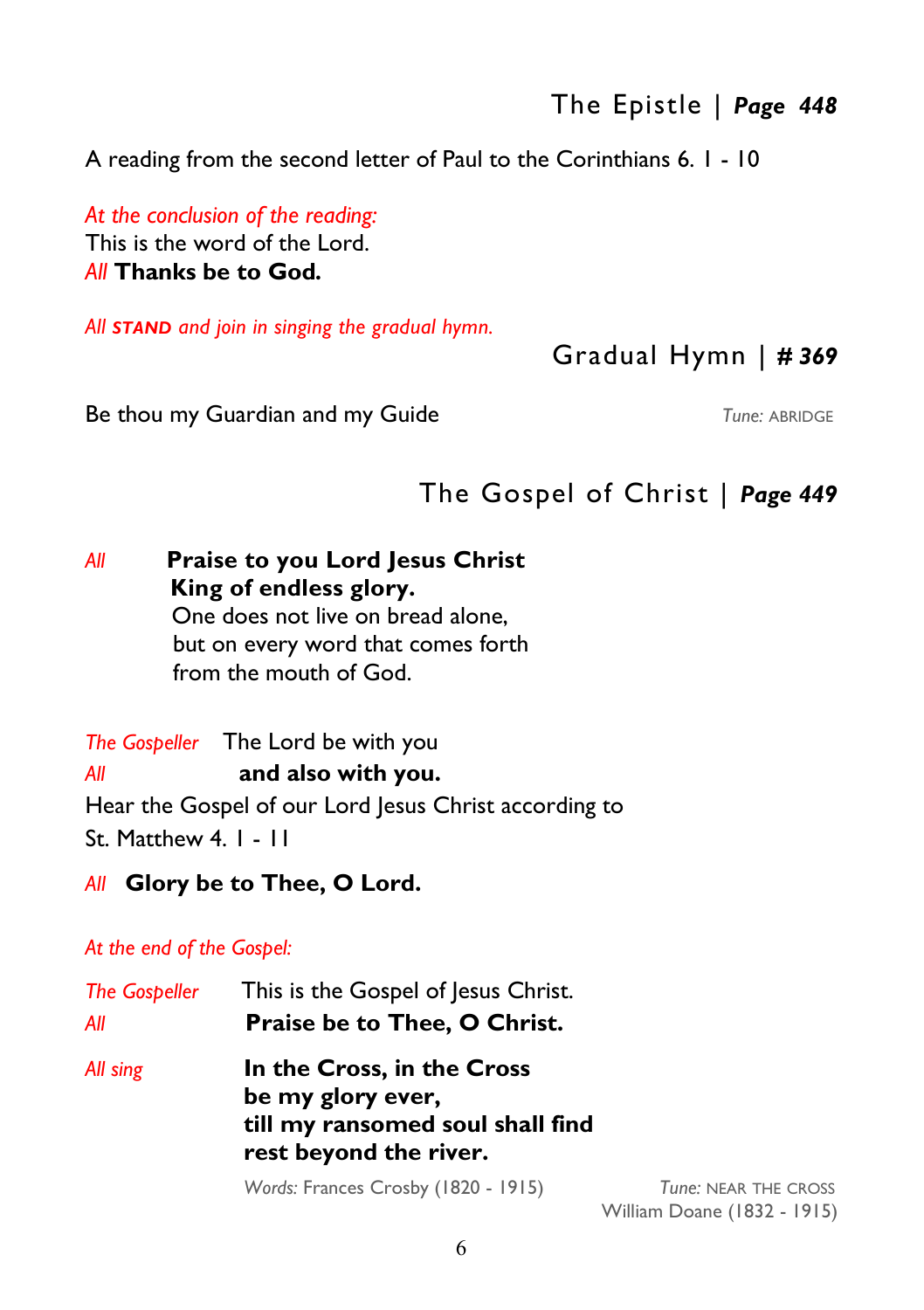*Remain STANDING for the Creed, all reciting together.* 

The Nicene Creed | *Page 354* 

*Please be SEATED.* 

Song

*Sung by the children of the Sunday school* 

Sermon The Revd Avinash Rangayya

## The Liturgy of the Sacrament

*All STAND.*

### The Peace

*The Celebrant offers a greeting of peace.*

Christ has reconciled us to God in one body by the Cross. We meet in his name and share his peace. The peace of the Lord be always with you **and also with you.** 

Let us offer one another a sign of peace.

*While remaining in your place, share the sign of peace with a namaste with your neighbour.* 

*At this time an offering will be received for the ministries of the Cathedral. Thank you for your generosity. All join in singing the hymn.* 

Preparation of the Table

### Hymn at the Offertory | *# 89*

**Soul of Jesus, make me whole** *Tune: HOLLINGSIDE verses 1, 2, 3 and 7 Misere Domine is Latin for, "Lord have mercy."*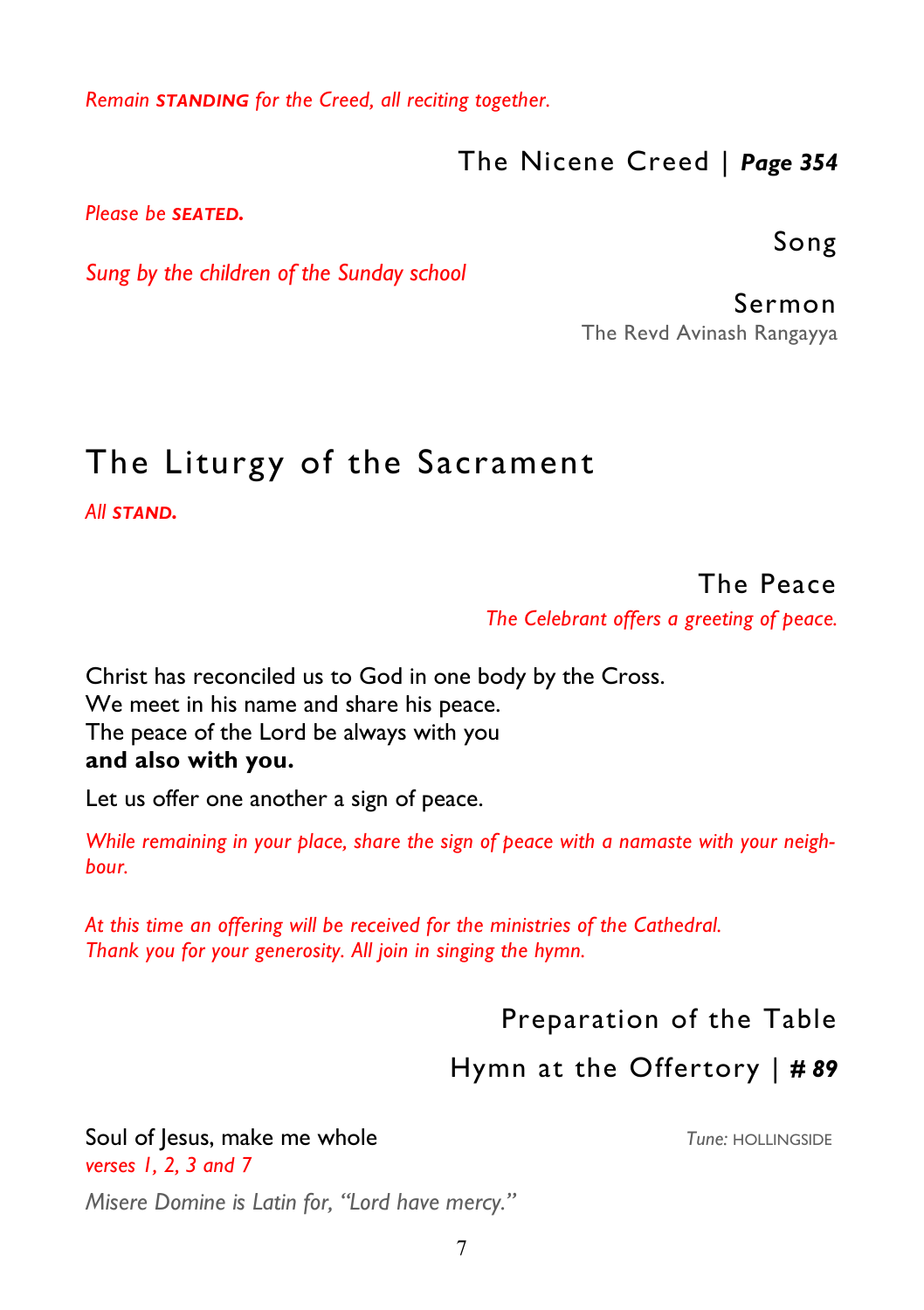#### *Please be SEATED.*

### Lent Prose

#### *Refrain (all)* **Hear us, O Lord, have mercy upon us: For we have sinned against Thee.**

**Cantor To thee, Redeemer, on Thy throne of glory:** Lift we our weeping eyes in holy pleadings: Listen, O Jesu, to our supplications.

arr. John Scott (1956 - 2015)

### The Prayers of the People

#### *Kneel as able or remain seated.*

| <b>Intercessor</b> | The Lord upholds all those who fall and lifts up all who are<br>bowed down.<br>(Psalm 145:14)                        |
|--------------------|----------------------------------------------------------------------------------------------------------------------|
|                    | God of love hear the cry of those who yearn for love;                                                                |
|                    | fractured families, broken homes neglected, unwanted,                                                                |
|                    | alone. God of love,                                                                                                  |
| All                | hear our prayer.                                                                                                     |
|                    | God of justice hear the cry of those who yearn for justice;                                                          |
|                    | persecuted and oppressed, exploited, ill treated, broken.                                                            |
|                    | God of justice                                                                                                       |
|                    | hear our prayer.                                                                                                     |
|                    | God of peace hear the cry of those who yearn for peace; in                                                           |
|                    | battle zones and broken states, frightened, fearful, anxious.                                                        |
|                    | We expecially pray for peace between Ukraine and Russia.                                                             |
|                    | God of peace                                                                                                         |
|                    | hear our prayer.                                                                                                     |
|                    | God of healing hear the cry of those who yearn for healing;<br>physical and spiritual hurting, weakened, depressed   |
|                    | God of healing                                                                                                       |
|                    | hear our prayer.                                                                                                     |
|                    | God of mercy hear the cry of those who yearn for mercy;<br>convicted, in need of your grace, contrite, humble, bowed |
|                    | down, God of mercy                                                                                                   |
|                    | hear our prayer.                                                                                                     |
|                    |                                                                                                                      |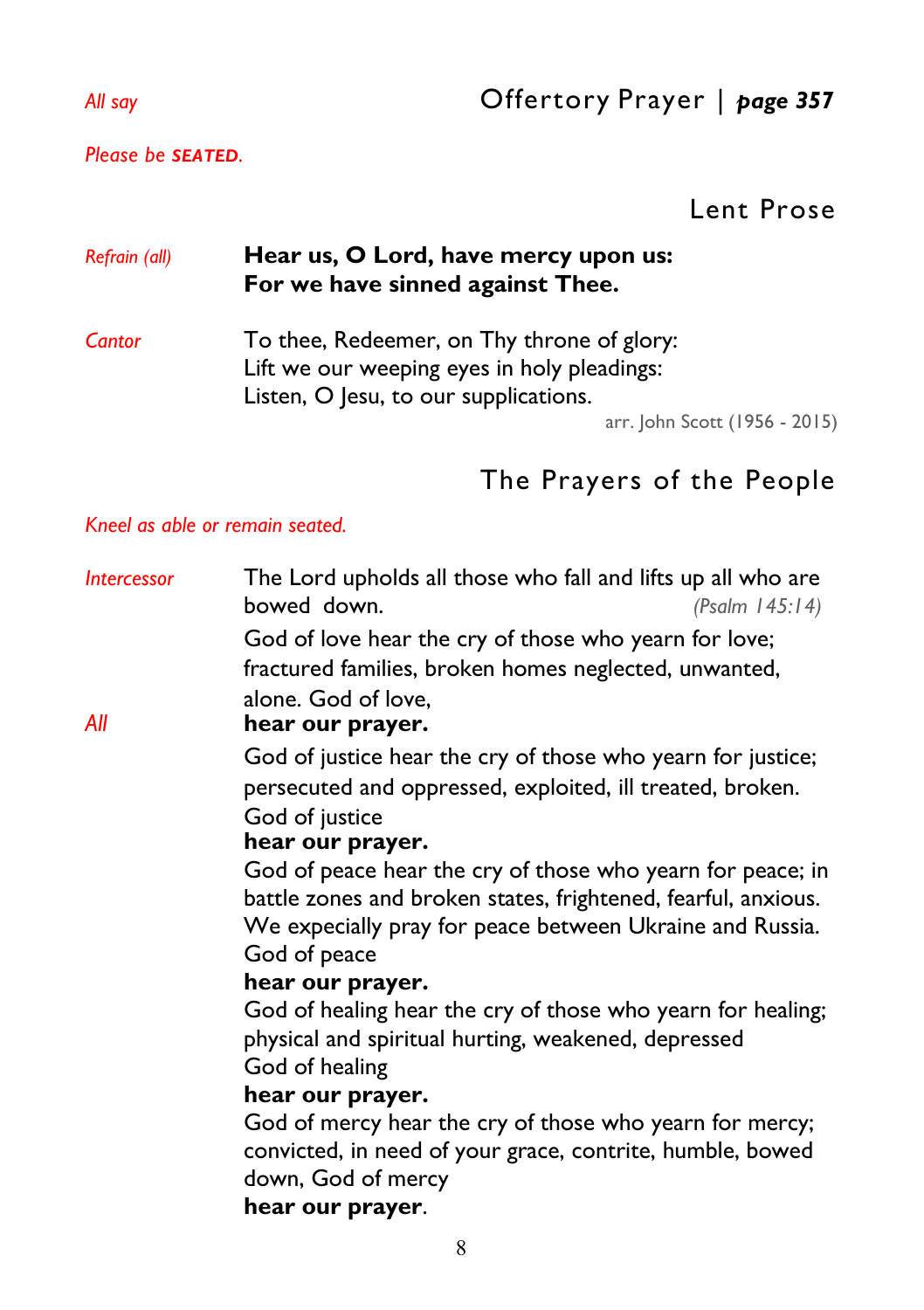I love the Lord, for He heard my voice; He heard my cry for mercy. Because He turned His ear to me, I will call on Him as long as I live.

#### *(Psalm 116:1, 2)*

#### *Presbyter*

 May you know, the peace of God, the love of God, the justice of God, the healing and mercy of God this day and all days.  **Amen.**

#### The Consecration | *Page 363*

#### The Communion | *Page 368*

*Communicants are requested to leave space on either side of them when they receive Communion.* 

*During the adminstration of Communion, the cantors sing* 

*Steal away, [steal a](https://www.definitions.net/definition/steal)way, Steal away to Jesus! Steal away, [steal a](https://www.definitions.net/definition/steal)way home, I ain't got long to stay here.* 

| My Lord, He calls me,              | Green trees are bending,           |
|------------------------------------|------------------------------------|
| He calls me by the thunder;        | poor sinners stand a trembling;    |
| the trumpet sounds within my soul; | the trumpet sounds within my soul; |
| I ain't got long to stay here.     | I ain't got long to stay here.     |

 My Lord, He calls me, He calls me by the lightning; the trumpet sounds within my soul; I ain't got long to stay here.

African-American Spiritual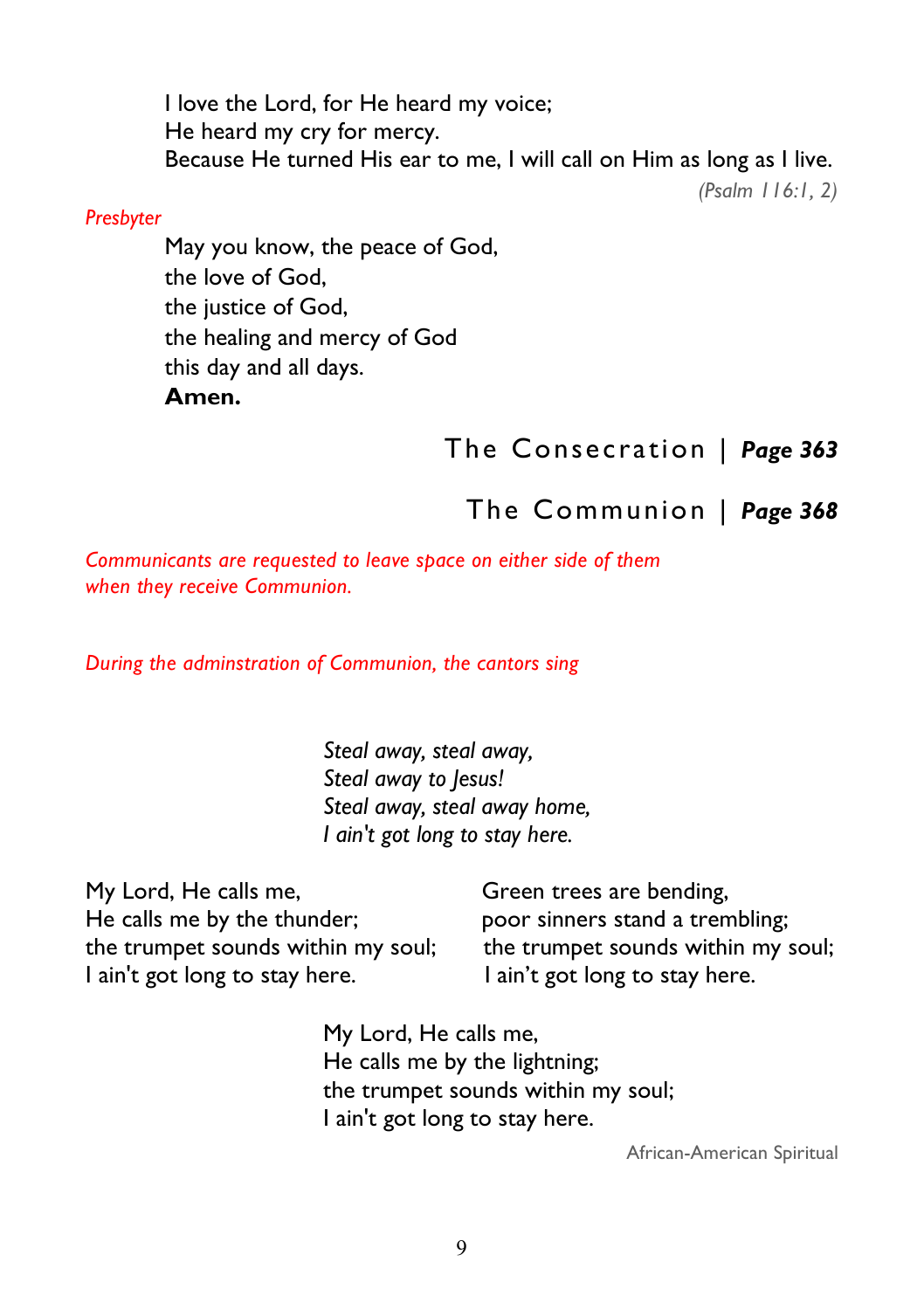**We thank you Lord, that you have fed us in this sacrament, united us with Christ, and given us a foretaste of the heavenly banquet prepared for all peoples. Amen.** 

> The Blessing *The Presbyter*

Christ give you grace to grow in holiness, to deny yourselves, take up your cross, and follow him; And the blessing of God almighty, † the Father, the Son and the Holy Spirit, be among you and remain with you always.

#### **Amen.**

*All join in singing the hymn at the closing.* 

Hymn at the Closing

**All to Jesus I surrender, All to Him I freely give; I will ever love and trust Him, In His presence daily live.** 

*I surrender all, I surrender all. All to Thee, my blessèd Saviour, I surrender all.* 

| $2$ All to Jesus I surrender,  | $3$ All to Jesus I surrender,   |
|--------------------------------|---------------------------------|
| Humbly at His feet I bow,      | Make me, Saviour, wholly Thine; |
| Worldy pleasures all forsaken, | May Thy Holy Spirit fill me,    |
| Take me, Jesus, take me now.   | May I know Thy power divine.    |

<sup>4</sup>**All to Jesus I surrender, Lord, I give myself to Thee; Fill me with Thy love and power, Let Thy blessing fall on me.** 

*Words:* Judson W. Van De Venter (1855 - 1939) *Tune:* SURRENDER

Winfield Weeden (1855–1939)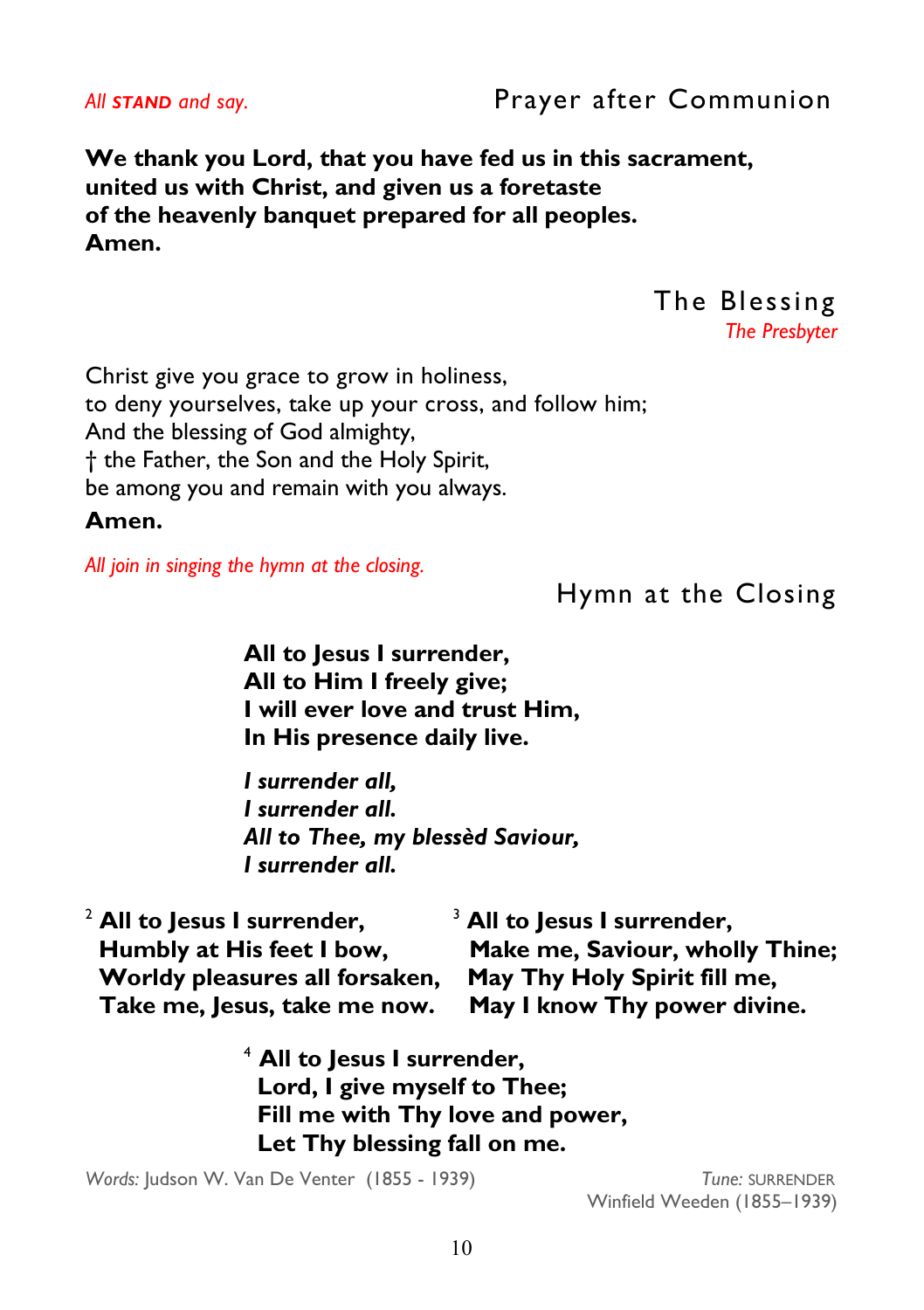### Dismissal *From the West Door the Presbyter says*

Go in peace to love and serve the Lord. *All* **In the name of Christ. Amen.** 

Postlude

State Anthem of Ukraine Mykhailo Mykhailovych Verbytsky (1815 - 1870)

### Prayer Requests & Announcements

*Your prayers are requested for* 

- † the people of Ukraine; for lasting peace. Pray for relief agencies, world leaders and the United Nations.
- † in the Diocese, Hume Memoria Church, Byculla and the Revd Shamuvel Mhaske .
- † the *Church of North India's* Diocese of Nagpur and the Rt Revd. Andrew Rathod.
- † the *Church of South India's* Diocese of Tirunelveli and the Rt Revd A. Barnabas.
- † in the *Anglican Communion*, the Church in Korea and the Most Revd Peter Lee.

#### **Birthdays**

*May God bless you abundantly.* 

Ann Iype (6), Renuka David (10), Rohit Millns (11), Prabha Alexander (12)

*In accordance with the Cathedral practice of bare altars during the Lenten season, all contributions for flowers during Lent will be named in the leaflet and honoured at Easter. You may consider contributing, as a family, towards Easter lillies.* 

*Bank details to make your online offering and payment of subscription. Name:* Society of St Thomas' Cathedral *Account no.:* 917010054452406 *Bank:* Axis Bank Ltd *Branch: Fort, Mumbai - 400 001* 

This order of service is printed on sustainably-produced paper. Worship material has been drawn from the Book of Common Prayer; and https://www.churchofengland.org. Some material in this service is copyright: Common Worship © 2000 The Archbishops' Council. The reflections are adapted from https://anglicancompass.com/ Intercession is from © John Birch, http://www.faithandworship.com/Lent\_intercessions.htm